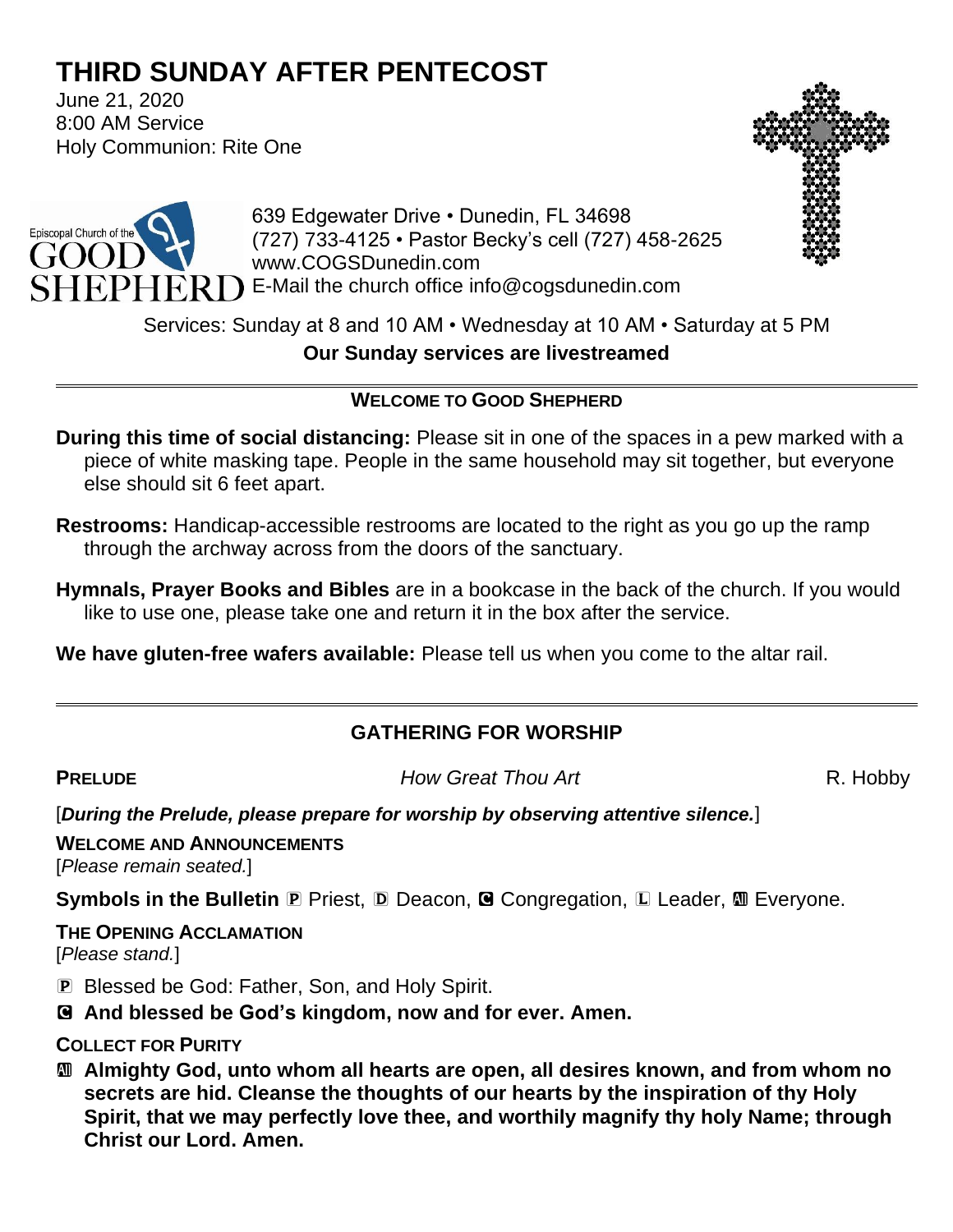- P Lord, have mercy upon us.
- C **Christ, have mercy upon us.**
- **P** Lord, have mercy upon us.

#### **COLLECT OF THE DAY**

P The Lord be with you.

## C **And with thy Spirit.**

- P Let us pray… Oh God our rock, you offer us a covenant of mercy, and you provide the foundation of our lives. Ground us in your word, and strengthen our resolve to be your disciples, through Jesus Christ, our Savior and Lord.
- C **Amen.**

## **THE WORD OF GOD**

**The Readings:** 1 Chronicles 16:4, 23-34, Psalm 85:7-13, James 1:17-22, Matthew 7:7-14 [*Please be seated.*]

## **The First Reading**

L *The First Reading is taken from 1 Chronicles Chapter 16…*

David appointed some of the Levites to serve before the LORD's chest in order to remember, to give thanks, and to praise the LORD, Israel's God: [That day, they sang:]

"Sing to the Lord, all the earth! Share the news of his saving work every single day! Declare God's glory among the nations; declare his wondrous works among all people because the Lord is great and so worthy of praise. He is awesome beyond all other gods because all the gods of the nations are just idols, but it is the Lord who created heaven!

"Greatness and grandeur are in front of him; strength and joy are in his place. Give to the Lord, all families of the nations—give to the Lord glory and power! Give to the Lord the glory due his name! Bring gifts! Enter his presence! Bow down to the Lord in his holy splendor! Tremble before him, all the earth!

"Yes, he set the world firmly in place; it won't be shaken. Let heaven celebrate! Let the earth rejoice! Let the nations say, "The Lord rules!" Let the sea and everything in it roar! Let the countryside and everything in it celebrate! Then the trees of the forest will shout out joyfully before the Lord, because he is coming to establish justice on earth! Give thanks to the Lord because he is good, because his faithful love endures forever."

L The Word of the Lord.

## C **Thanks be to God.**

## **The Psalm**

- L *We will read responsively Psalm 85…*
- L Show us your mercy, O LORD, and grant us your salvation.
- C **I will listen to what the LORD God is saying, for he is speaking peace to his faithful people and to those who turn their hearts to him.**
- L Truly, his salvation is very near to those who fear him, that his glory may dwell in our land.
- C **Mercy and truth have met together; righteousness and peace have kissed each other.**
- L Truth shall spring up from the earth, and righteousness shall look down from heaven.
- C **The LORD will indeed grant prosperity, and our land will yield its increase.**
- L Righteousness shall go before him, and peace shall be a pathway for his feet.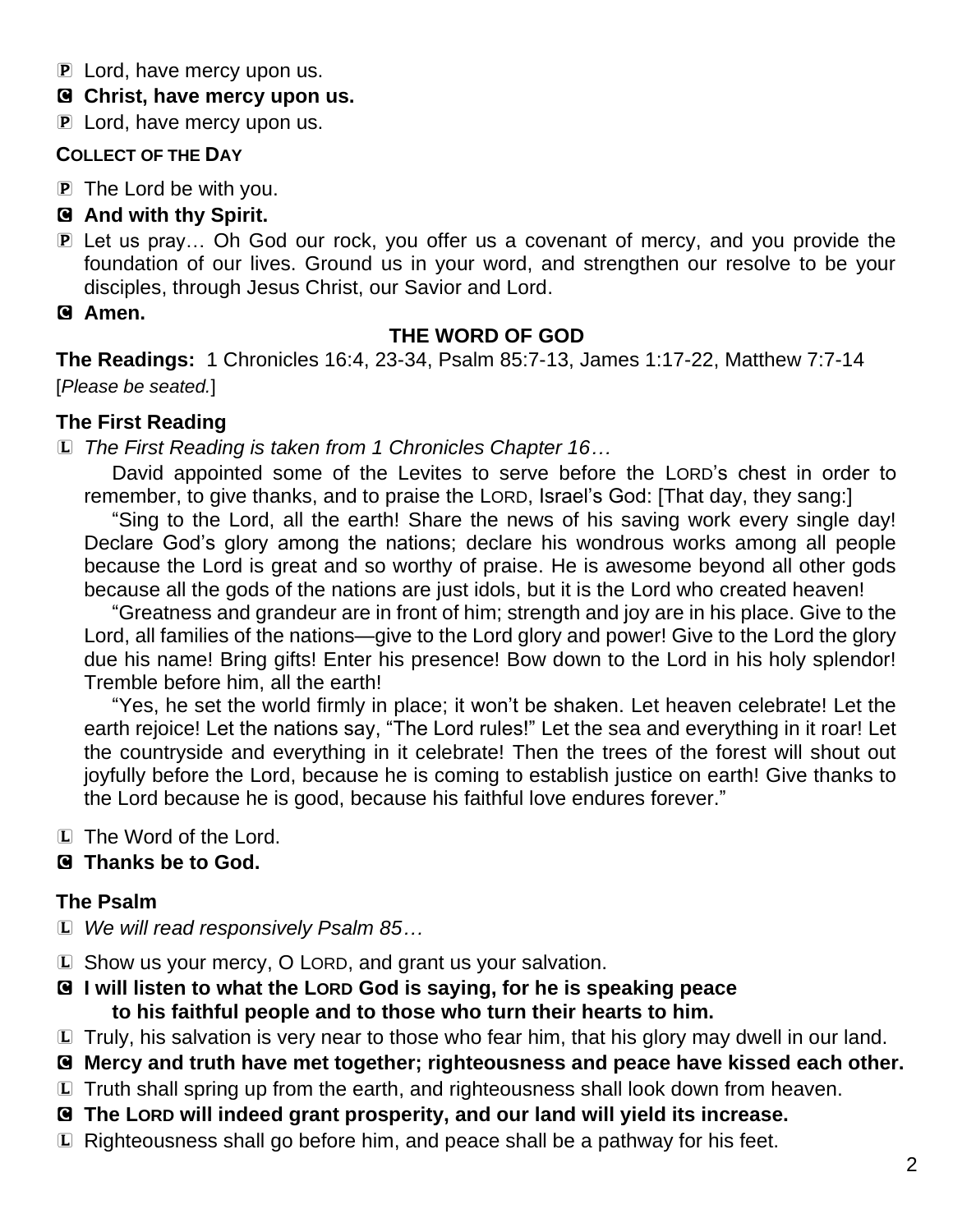## **The Second Reading**

L *The Second Reading is taken from James, chapter 1…*

Every good gift, every perfect gift, comes from above. These gifts come down from the Father, the creator of the heavenly lights, in whose character there is no change at all. He chose to give us birth by his true word, and here is the result: we are like the first crop from the harvest of everything he created.

Know this, my dear brothers and sisters: everyone should be quick to listen, slow to speak, and slow to grow angry. This is because an angry person doesn't produce God's righteousness. Therefore, with humility, set aside all moral filth and the growth of wickedness, and welcome the word planted deep inside you—the very word that is able to save you. You must be doers of the word and not only hearers who mislead themselves.

- L The Word of the Lord.
- C **Thanks be to God.**

## **The Gospel**

[*Please stand.*]

D The Holy Gospel of our Lord Jesus Christ according to Mathew.

## C **Glory be to thee, O Lord.**

D [Jesus said,] "Ask, and you will receive. Search, and you will find. Knock, and the door will be opened to you. For everyone who asks, receives. Whoever seeks, finds. And to everyone who knocks, the door is opened. Who among you will give your children a stone when they ask for bread? Or give them a snake when they ask for fish? "If you who are evil know how to give good gifts to your children, how much more will your heavenly Father give good things to those who ask him. Therefore, you should treat people in the same way that you want people to treat you; this is the Law and the Prophets.

"Go in through the narrow gate. The gate that leads to destruction is broad and the road wide, so many people enter through it. But the gate that leads to life is narrow and the road difficult, so few people find it."

D The Gospel of the Lord.

C **Praise be to thee, O Christ.**

[*Please be seated.*]

**THE SERMON** Becky Robbins-Penniman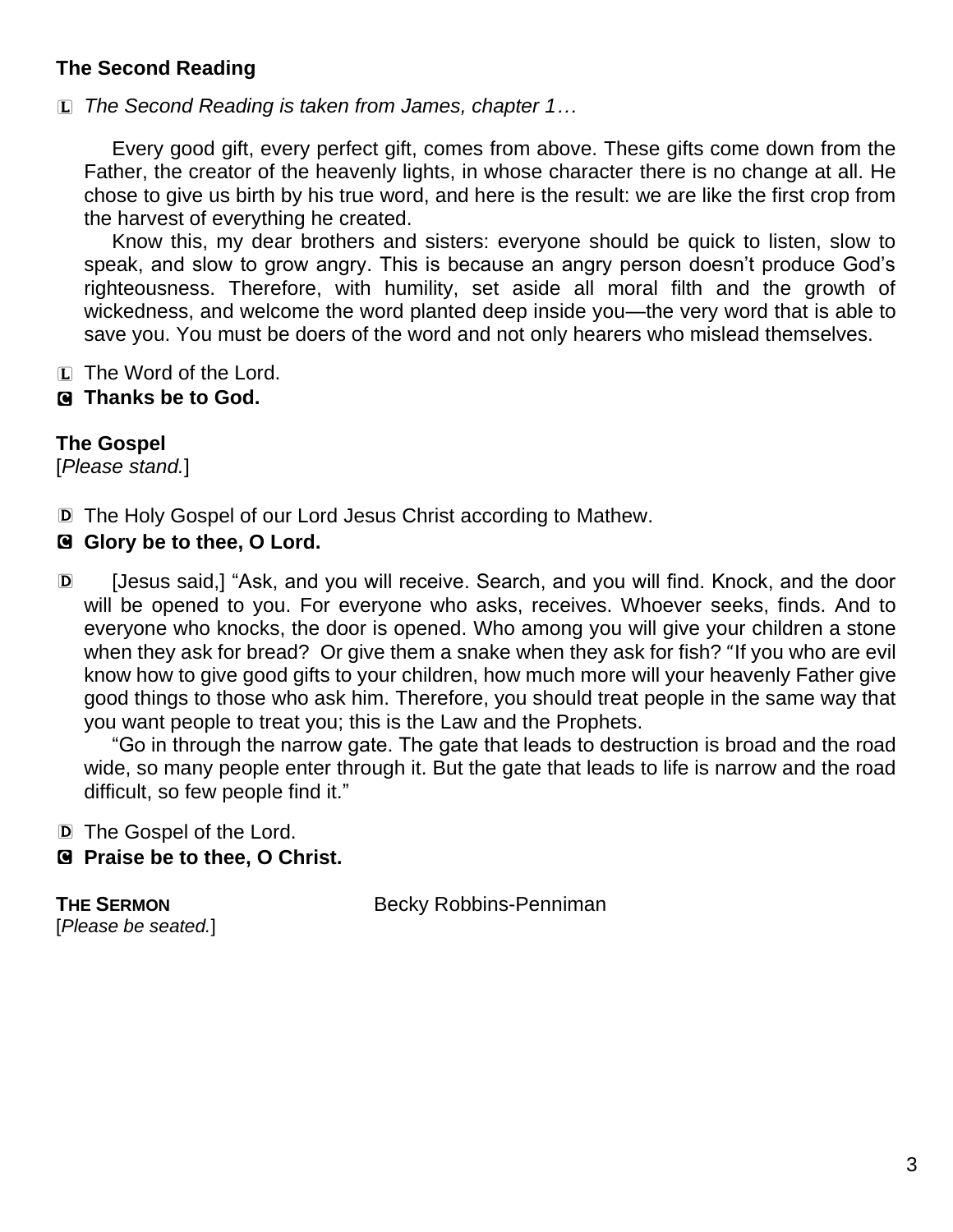C **We believe in one God, the Father, the Almighty, maker of heaven and earth, of all that is, seen and unseen.** 

**We believe in one Lord, Jesus Christ, the only Son of God, eternally begotten of the Father, God from God, Light from Light, true God from true God, begotten, not made, of one Being with the Father. Through him all things were made. For us and for our salvation he came down from heaven: by the power of the Holy Spirit he became incarnate from the Virgin Mary, and was made man. For our sake he was crucified under Pontius Pilate; he suffered death and was buried. On the third day he rose again in accordance with the Scriptures; he ascended into heaven and is seated at the right hand of the Father. He will come again in glory to judge the living and the dead, and his kingdom will have no end.**

**We believe in the Holy Spirit, the Lord, the giver of life, who proceeds from the Father and the Son. With the Father and the Son he is worshiped and glorified. He has spoken through the Prophets. We believe in one holy catholic and apostolic Church. We acknowledge one baptism for the forgiveness of sins. We look for the resurrection of the dead, and the life of the world to come. Amen.**

#### **THE PRAYERS OF THE PEOPLE**

*[Please sit, stand, or kneel, as you prefer.]*

- D Let us pray for the whole state of Christ's Church and the world.
- L Almighty and everliving God, who in thy holy Word hast taught us to make prayers, and supplications, and to give thanks for all humanity Receive these our prayers which we offer unto thy divine Majesty, beseeching thee to inspire continually the Universal Church with the spirit of truth, unity, and concord; and grant that all those who do confess thy holy Name may agree in the truth of thy holy Word, and live in unity and godly love. God of Light and Life,

#### C **We pray to you.**

L Give grace, O heavenly Father, to all bishops, especially to Michael, our Presiding Bishop; Dabney, our Bishop; Barry and Michael, our Assisting Bishops; Becky, our Rector; Cindy, our Deacon; Ann, our Priest Associate; to our companion diocese of the Dominican Republic; to these Episcopal Churches in our Diocese; St. Luke's, Fort Myers; St. Raphael's, Fort Myers Beach; and St. John's, Pine Island; the Clearwater Deanery Collaboration Partners; and to all priests, deacons, and the laity in their ministry; that they may, both by their life and doctrine, set forth thy true and lively Word, and rightly and duly administer thy holy Sacraments. God of Light and Life,

#### C **We pray to you.**

- L And to all thy people give thy heavenly grace, and especially to this congregation here present; that, with meek heart and due reverence, they may hear and receive thy holy Word, truly serving thee in holiness and righteousness all the days of their life. God of Light and Life,
- C **We pray to you.**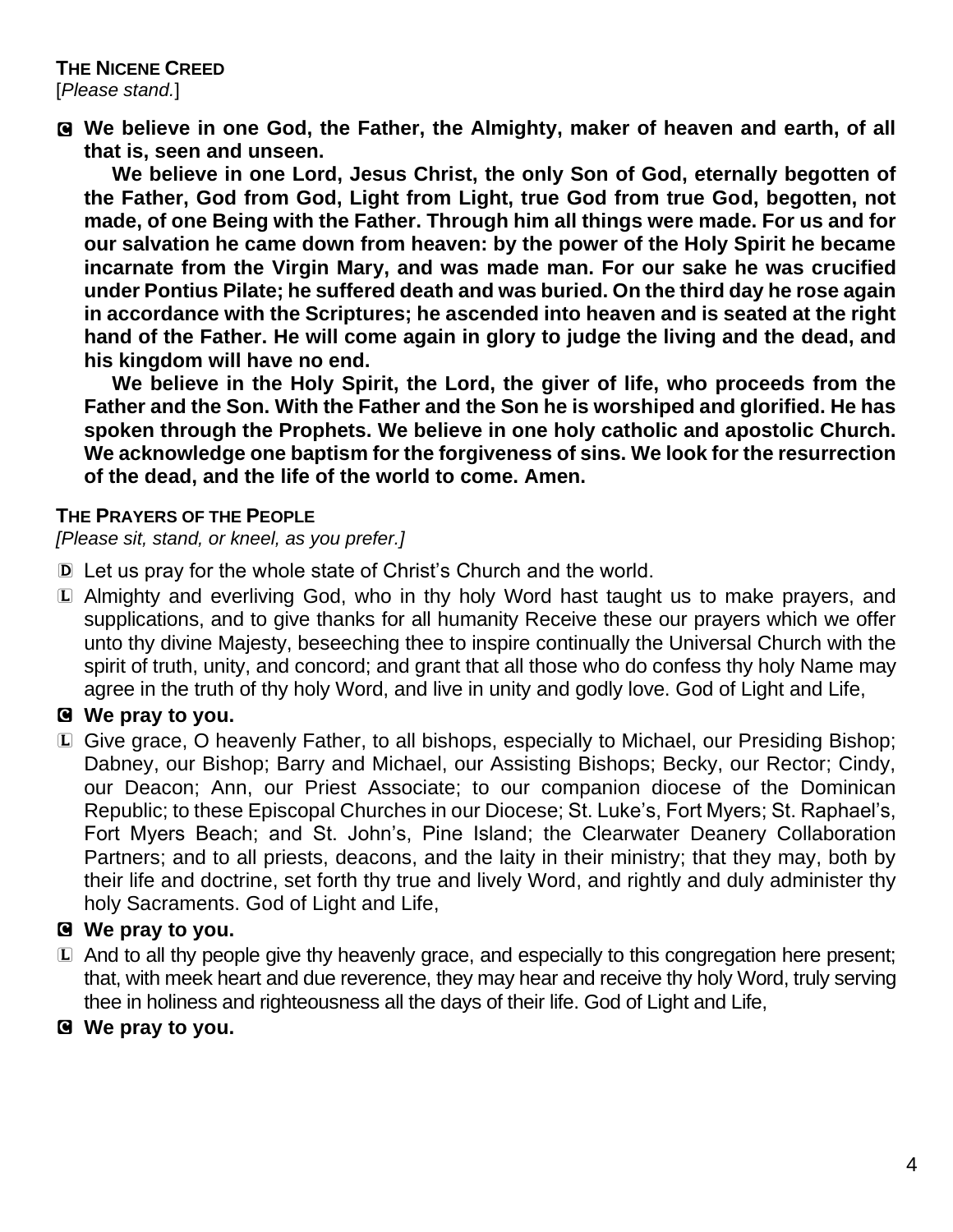L We beseech thee also so to rule the hearts of those who bear the authority of government in this and every land, especially President Trump, that they may be led to wise decisions and right actions for the welfare and peace of the world. We pray that all God's children might live in the hope of the world peace for which we are created. God of Light and Life,

## C **We pray to you.**

L And we most humbly beseech thee, of thy goodness, O Lord, to comfort and succor [*Add handwritten names from notebook*] and all those who, in this transitory life, are in trouble, sorrow, need, sickness, or any other adversity, especially those listed in the weekly news who have asked for our prayers. I now invite you to pray for others by name, aloud or in your hearts. [*Leave time…*] God of Light and Life,

## C **We pray to you.**

L Open, O Lord, the eyes of all people to behold thy gracious hand in all thy works, that, rejoicing in thy whole creation, they may honor thee with their substance, and be faithful stewards of thy bounty. We give thanks for the flowers given today by Sharon & Jay Ozbun in honor of their marriage and by Pauline Savage in loving memory of Adeline Martocchio, and for the birthdays this coming week of Leslie Kulikauskas, Becky Robbins-Penniman Margaret Bowman-Pensel, Owen Elder, Edward Hopwood, Laurel Banta, James Goletz, Wendy Dickie. God of Light and Life,

## C **We pray to you.**

L And we also bless thy holy Name for all thy servants departed this life in thy faith and fear, [*especially… add names from notebook*]. Please add names of those on your heart, silently or aloud. [*Leave time…*] We beseech thee to grant them continual growth in thy love and service; and to grant us grace so to follow the good examples of all thy saints, that with them we may be partakers of thy heavenly kingdom. God of Light and Life,

## C **We pray to you.**

L Grant these our prayers, O Father, for Jesus Christ's sake, our only Mediator and Advocate.

C **Amen.**

## **BLESSINGS**

[*The Presider will offer a special group blessing to those celebrating birthdays and anniversaries.*]

#### **THE CONFESSION AND ABSOLUTION**

[*Please kneel or stand.*]

- D Let us humbly confess our sins unto Almighty God. [*Silence is kept.*] Most merciful God, . . .
- a **We confess that we have sinned against thee in thought, word, and deed, by what we have done, and by what we have left undone. We have not loved thee with our whole heart; we have not loved our neighbors as ourselves. We are truly sorry and we humbly repent. For the sake of thy Son Jesus Christ, have mercy on us and forgive us; that we may delight in thy will, and walk in thy ways, to the glory of thy Name. Amen.**
- P Almighty God, our heavenly Father, who of his great mercy hath promised forgiveness of sins to all those who with hearty repentance and true faith turn unto him, have mercy upon you, pardon and deliver you from all your sins, confirm and strengthen you in all goodness, and bring you to everlasting life; through Jesus Christ our Lord.

#### C **Amen.**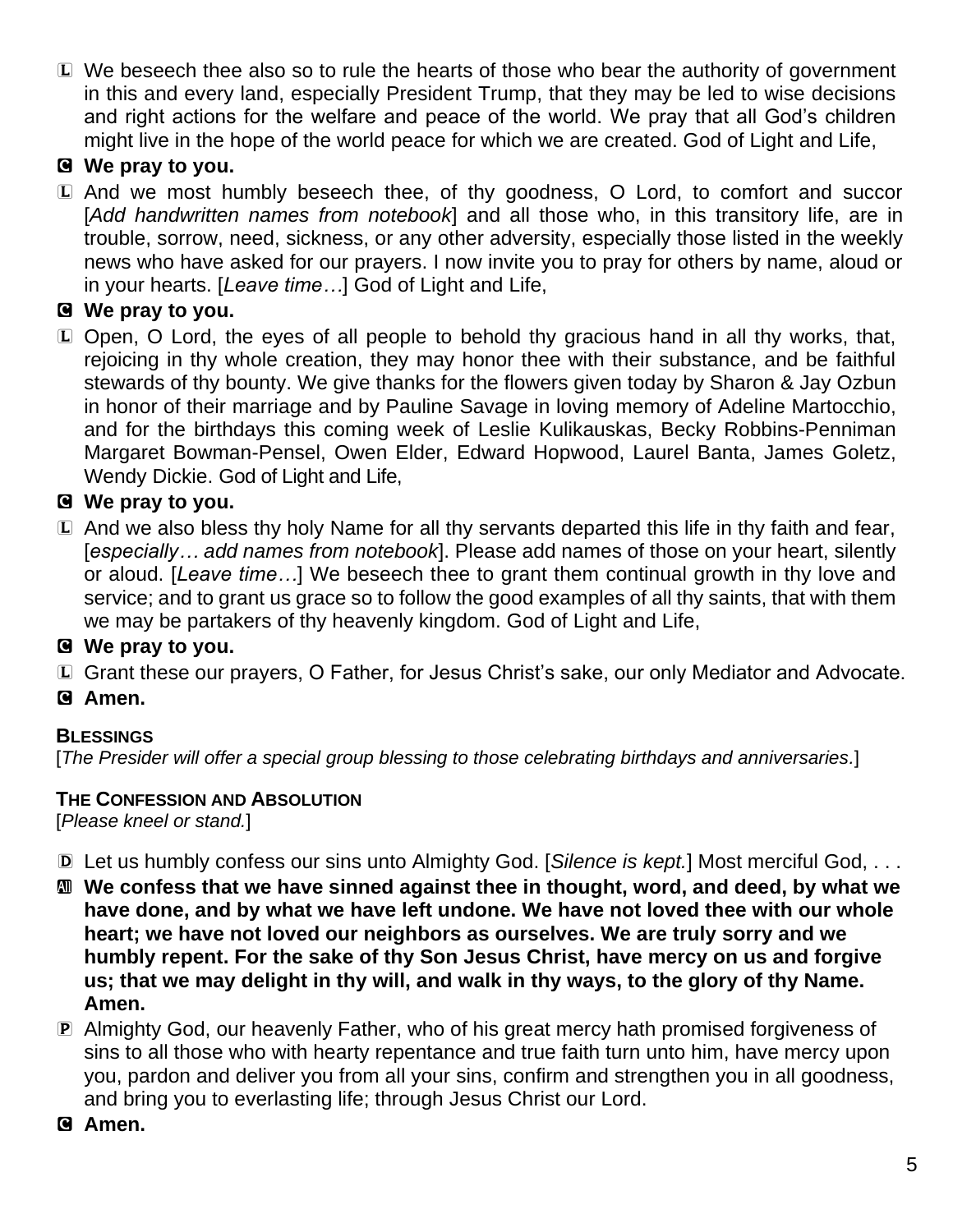#### **THE GREETING OF PEACE**

[*Please stand. During this time of social distancing, a wave or bow, accompanied by a smile and "the Peace of the Lord be with you," will do nicely.*]

- P The peace of the Lord be always with you.
- C **And with thy spirit.**

## **THE HOLY COMMUNION**

#### **THE OFFERTORY SENTENCE**

D I beseech you, brethren, by the mercies of God, to present yourselves as a living sacrifice, holy and acceptable to God, which is your spiritual worship.

[*Please be seated. The offering plates are on stands in the front and the back of the church. If you wish, you may place an offering there.*]

**OFFERTORY** *Simple Gifts* Copland

**THE PRESENTATION OF THE OFFERINGS**

[*Please stand when invited by the Deacon.*]

- D As we receive these gifts, we acknowledge
- C **All things come from thee, O Lord and of thine own have we given thee.**

**THE GREAT THANKSGIVING:** Eucharistic Prayer II

- P The Lord be with you.
- C **And with thy spirit.**
- P Lift up your hearts.
- C **We lift them up unto the Lord.**
- P Let us give thanks unto our Lord God.
- C **It is meet and right so to do.**
- P It is very meet, right, and our bounden duty, that we should at all times, and in all places, give thanks unto thee, O Lord, holy Father, almighty, everlasting God, Creator of the light and source of life, who hast made us in thine image, and called us to new life in Jesus Christ our Lord. Therefore, with Angels and Archangels, and with all the company of heaven, we laud and magnify thy glorious Name; evermore praising thee, and saying,
- C **Holy, holy, holy, Lord God of Hosts: Heaven and earth are full of thy glory. Glory be to thee, O Lord Most High. Blessed is he that cometh in the name of the Lord. Hosanna in the highest.**

[*Please kneel or stand, as you choose.*]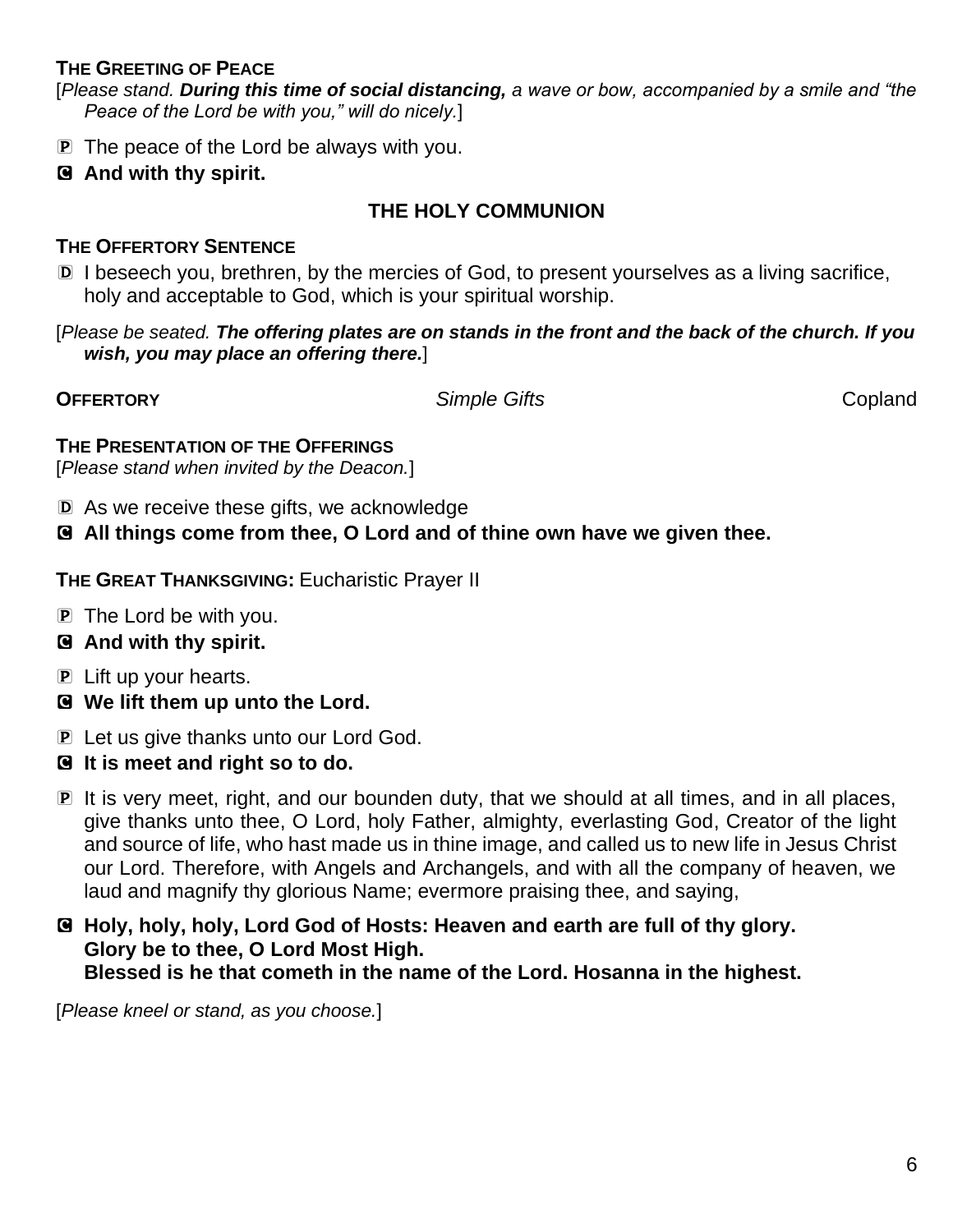- P All glory be to thee, O Lord our God, for that thou didst create heaven and earth, and didst make us in thine own image; and, of thy tender mercy, didst give thine only Son Jesus Christ to take our nature upon him, and to suffer death upon the cross for our redemption. He made there a full and perfect sacrifice for the whole world; and did institute, and in his holy Gospel command us to continue, a perpetual memory of that his precious death and sacrifice, until his coming again.
- P For in the night in which he was betrayed, he took bread; and when he had given thanks to thee, he broke it, and gave it to his disciples, saying, "Take, eat, this is my Body, which is given for you. Do this in remembrance of me."
- P Likewise, after supper, he took the cup; and when he had given thanks, he gave it to them, saying, "Drink this, all of you; for this is my Blood of the New Covenant, which is shed for you, and for many, for the remission of sins. Do this, as oft as ye shall drink it, in remembrance of me."
- P Wherefore, O Lord and heavenly Father, we thy people do celebrate and make, with these thy holy gifts which we now offer unto thee, the memorial thy Son hath commanded us to make; having in remembrance his blessed passion and precious death, his mighty resurrection and glorious ascension; and looking for his coming again with power and great glory. And we most humbly beseech thee, O merciful Father, to hear us, and, with thy Word and Holy Spirit, to bless and sanctify these gifts of bread and wine, that they may be unto us the Body and Blood of thy dearly-beloved Son Jesus Christ.
- C **And we earnestly desire thy fatherly goodness to accept this our sacrifice of praise and thanksgiving, whereby we offer and present unto thee, O Lord, our selves, our souls and bodies. Grant, we beseech thee, that all who partake of this Holy Communion may worthily receive the most precious Body and Blood of thy Son Jesus Christ, and be filled with thy grace and heavenly benediction; and also that we and all thy whole Church may be made one body with him, that he may dwell in us, and we in him; through the same Jesus Christ our Lord;**
- P By whom, and with whom, and in whom, in the unity of the Holy Ghost all honor and glory be unto thee, O Father Almighty, world without end.
- C **AMEN.**

## **THE LORD'S PRAYER**

- P And now, as our Savior Christ hath taught us, we are bold to say,
- C **Our Father, who art in heaven, hallowed be thy Name, thy kingdom come, thy will be done, on earth as it is in heaven. Give us this day our daily bread. And forgive us our trespasses, as we forgive those who trespass against us. And lead us not into temptation, but deliver us from evil. For thine is the kingdom, and the power, and the glory, for ever and ever. Amen.**

## **THE BREAKING OF THE BREAD**

- P Bread and Wine: God's holy gifts for God's holy people.
- C **May we who share these gifts be found in Christ and Christ in us.**
- P The Gifts of God for the People of God. Take them in remembrance that Christ died for you, and feed on him in your hearts by faith, with thanksgiving.